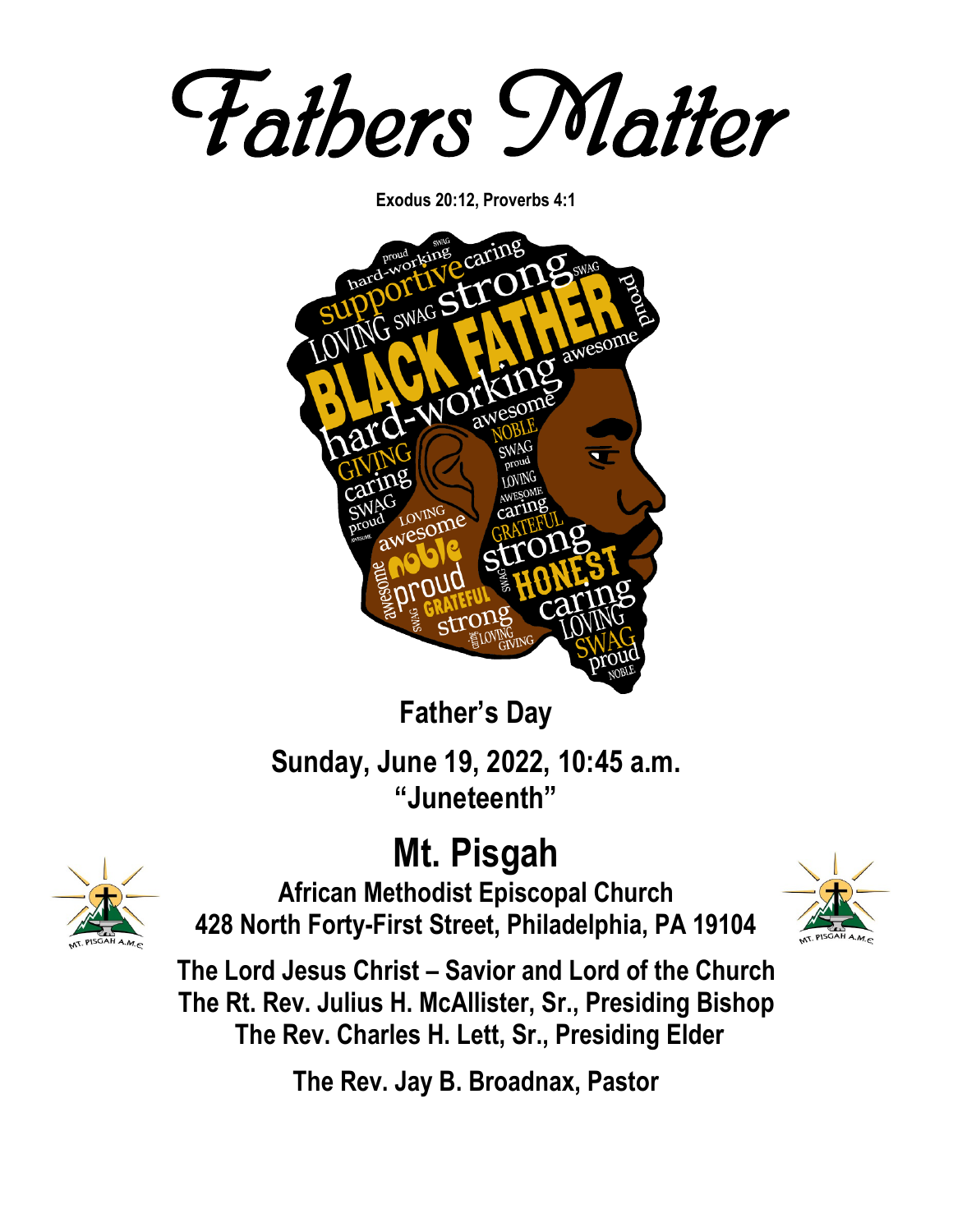# **Contacting Us**

Church Office Phone: (215) 386-6181\*\*\*\*\*Church Fax: (215) 386-3341 Ministerial Associates Office: (215) 386-1606 Church E-mail: [info@mtpisgahamec.org](mailto:info@mtpisgahamec.org) Website: www.mtpisgahamec.org For Livestreaming:<https://livestream.com/pisgahamephilly>

**Mt. Pisgah Prayer Line: Mondays, 8:30 p.m. 267-807-9605, Code: 316-885#** First District Prayer Call: Monday at 6:00 a.m., 605-313-4144, Code 6910909 (Callers are advised to use cell phones since long distance charges may apply.)

> Steward of the Week: Sis. Arthean Wicks Trustees of the Week: Sis. Catherine Brinkley, Sis. Tiffany Fauntleroy

Please make all CHECKS for tithes, offerings, Kingdom Dollar, speakers' plates or other contributions payable to MT. PISGAH AME CHURCH.

Remember that you can GIVE TITHES AND OFFERINGS ONLINE. The online service is very handy when you're away or unable to attend service. Donations are securely sent, and you will be credited just as if you had written a check. Go to www.mtpisgahamec.org and click the CONTRIBUTE tab. Also, to give by mobile phone, text 844-952-2552 and type GIVE in the message, then follow prompts. **Cash App may now also be used.** Please use the identifier \$MountPisgahAMEC.

# **The Mt. Pisgah A.M.E. Church School**

| We invite all to join us every Sunday, 9:30 a.m. to 10:30 a.m. to study God's Word. |                        |                                                                                       |  |
|-------------------------------------------------------------------------------------|------------------------|---------------------------------------------------------------------------------------|--|
|                                                                                     |                        | Quarterly Theme: "Partners In A New Creation" Unit Title: "God Delivers and Restores" |  |
| NEXT WEEK'S LESSON: "GOD OFFERS DELIVERANCE" (June 20 - June 26)                    |                        |                                                                                       |  |
| Monday:                                                                             | Isaiah $50:4-9$        | <b>God Will Vindicate His Servant</b>                                                 |  |
| Tuesday:                                                                            | <b>Isaiah 51:9-16</b>  | <b>Remember God's Mighty Deeds</b>                                                    |  |
| Wednesday:                                                                          | <b>Isaiah 51:17-23</b> | <b>God Defends Israel's Cause</b>                                                     |  |
| Thursday:                                                                           | 2 Corinthians 1:7-14   | <b>God Rescues Us from Peril</b>                                                      |  |
| Friday:                                                                             |                        | 1 Thessalonians 1:6-10 Jesus Rescues Us from Wrath                                    |  |
| Saturday:                                                                           | Psalm 3                | Deliverance Belongs To The Lord                                                       |  |
| Sunday:                                                                             | <b>Isaiah 51:1-8</b>   | <b>God's Deliverance Is Coming</b>                                                    |  |

Join us by calling **267-807-9605**, Access Code 316885# Children and Young Adult Lines: Zoom – See "This Week at Mt. Pisgah" **Please Note: On 2nd and 4th Sundays our "Urban Faith" Young Adult Class is consolidated with our adult class until further notice. On 1st and 3rd Sundays the Urban Faith will continue to meet in its own class.**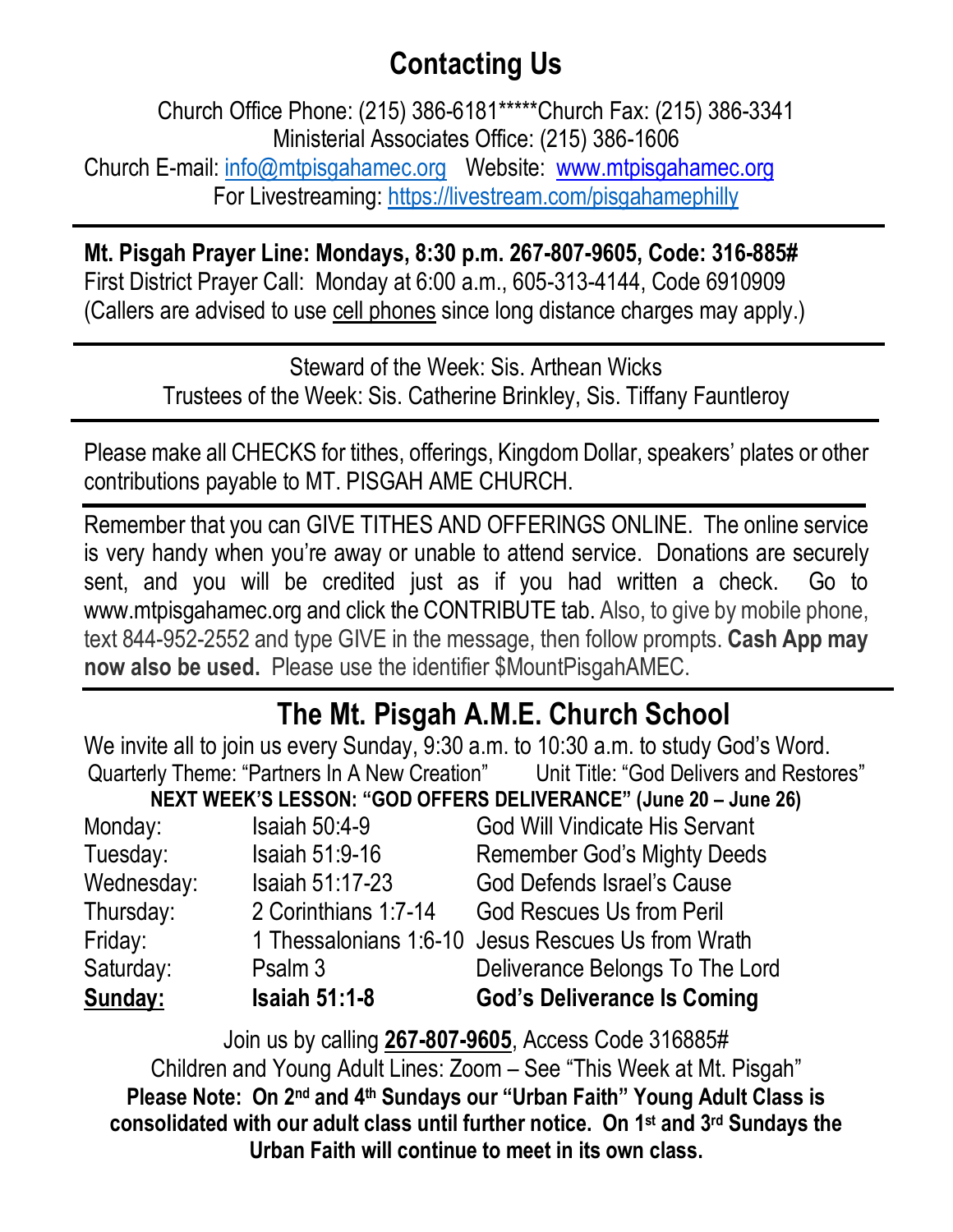## **Order of Worship**

**DOXOLOGY** ............................................................................The Rev. Jay Broadnax, Pastor Praise God from Whom all blessings flow; Praise Him all creatures here below; Praise Him above ye heavenly host, Praise Father, Son, and Holy Ghost. Amen

**CALL TO WORSHIP** ...................................................................................... Pastor Broadnax

- Leader: I was glad when they said unto me, let us go into the house of the Lord, our feet shall stand within thy gates, O Jerusalem.
- People: For a day in thy courts is better than a thousand, I would rather be a doorkeeper in the house of my God than to dwell in the tents of wickedness.
- Leader: Because of the house of the Lord our God I- will seek thy good.
- People: Those that are planted in the house of the Lord, shall flourish in the courts of our God.
- Leader: Blessed are they that dwell in thy house. Lord, I have loved thy habitation, in the place where thy honor dwelleth.
- People: For the Lord is in his holy temple, let all the earth keep silence before Him.
- Leader: Let the words of my mouth, and the meditation of my heart, be acceptable in thy sight, O Lord, my strength and my Redeemer.
- People: O sing unto the Lord a new song, for he has done marvelous things. Make a joyful noise unto the Lord, all the earth sing praises.

**HYMN OF PRAISE** .............................................................................. #364 "My Hope Is Built"

My hope is built on nothing less than Jesus' blood and righteousness, I dare not trust the sweetest frame, but wholly lean on Jesus Name.

On Christ the solid rock I stand, all other ground is sinking sand All other ground is sinking sand.

When Darkness veils his lovely face, I rest on his unchanging grace. In every high and stormy gale, my anchor holds within the veil. (Refrain)

His oath, his covenant, his blood, supports me in the whelming flood. When all around my soul gives way, he then is all my hope and stay. (Refrain)

When he shall come with trumpet sound, O may I then in him be found! Dressed in his righteousness alone, faultless to stand before the throne! (Refrain)

| <b>REMEMBERING OUR MARTYRS AND SURVIVORS</b> |  |
|----------------------------------------------|--|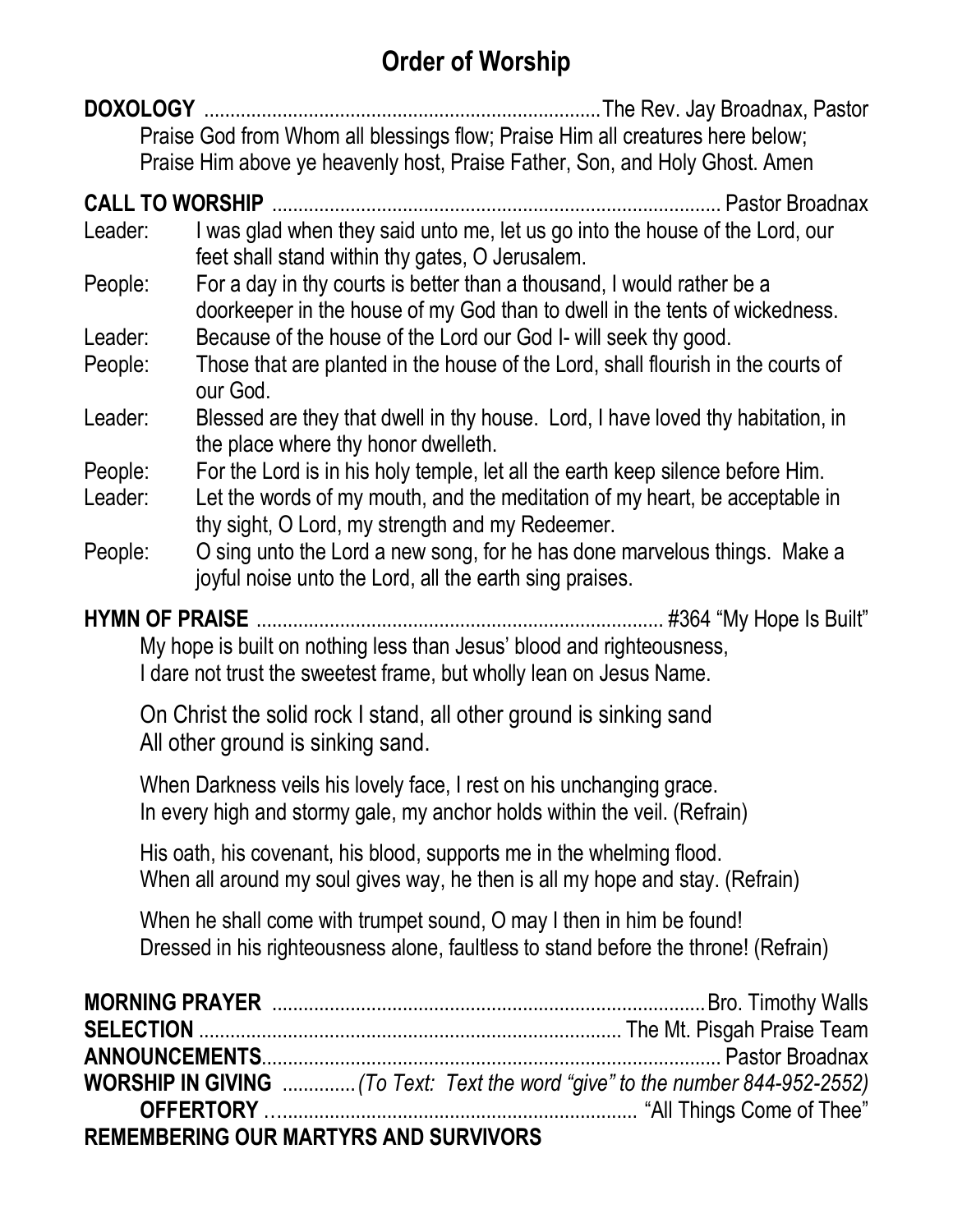| THE PREACHED WORD  The Rev. Jay Broadnax |  |
|------------------------------------------|--|

**Pastor**

**INVITATION TO CHRISTIAN DISCIPLESHIP ...............#272 "Pass Me Not O Gentle Savior"** Pass me not, O gentle Savior, Hear my humble cry; While on others Thou art calling, do not pass me by.

Refrain

Savior, Savior, hear my humble cry, While on others Thou art calling, do not pass me by.

Let me at Thy throne of mercy find a sweet relief; Kneeling there in deep contrition, help my unbelief. (Refrain)

Trusting only in Thy merit, would I seek Thy face; Heal my wounded, broken spirit, save me by Thy grace. (Refrain)

Thou the spring of all my comfort, more than life for me; Whom have I on earth beside Thee? Whom in heaven but Thee? (Refrain)

AFFIRMATION OF FAITH: I believe in God the Father Almighty, Maker of heaven and earth; and in Jesus Christ, his only Son, our Lord, who was conceived by the Holy Spirit, Born of he Virgin Mary, suffered under Pontius Pilate, was crucified, dead, and buried. The third day he arose from the dead; he ascended into heaven, and sitteth on the right hand of God the Father Almighty, from thence he shall come to judge the quick and the dead. I believe in the Holy Spirit, the Church Universal, the communion of saints, the forgiveness of sin, the resurrection of the body and life everlasting. Amen

### **PRESENTATIONS FOR FATHERS**

**FINAL PRAISE** ................................................................ #424 "Standing on The Promises"

Standing on the promises of Christ my King,

Through eternal ages let His praises ring;

Glory in the highest, I will shout and sing, Standing on the promises of God.

### **(Refrain)**

Standing, standing, standing on the promises of God my Savior; Standing, standing, I'm standing on the promises of God.

Standing on the promises I cannot fall,

Listening every moment to the Spirit's call,

Resting in my Savior as my all-in-all, Standing on the promises of God. (Refrain) **BENEDICTION** ...................................................................................... Pastor Broadnax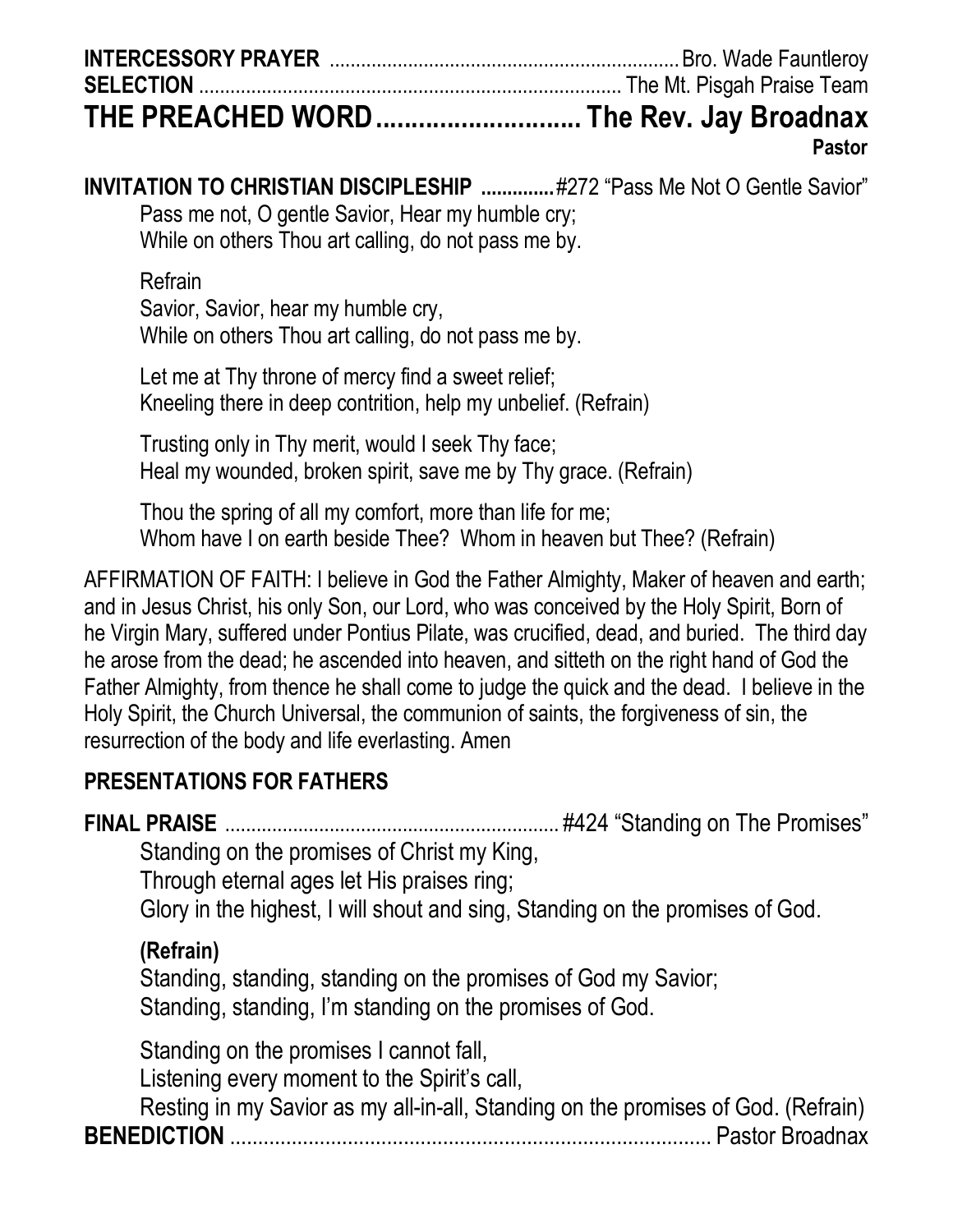**POSTLUDE** ..........................................................................................Sis. Nancy Carter

# ANNOUNCEMENTS

All bulletin announcements/notices MUST be received in the Church Office, in writing or Email, no later than 3:00 p.m. on Tuesday.

### **SHARE FOOD PROGRAM INFORMATION**

Senior SHARE Boxes still being distributed. Contact the church office for information.

## **CHURCH SCHOOL CONVENTION**

The West Mainline District Church School Convention will take place virtually on **Saturday, June 25, 2022** at 9:00 a.m. via Zoom. Meeting Theme: *What Does Jesus Think About War? (Matthew 24:1-6)* The Rev. Bertha Johnson of St. John Josie D. Heard AME Church will be the preacher. Join via Zoom using the Zoom ID 577 826 6986. Password: 3801. Dial in number 929-205-6099. Rev. Dr. Charles H. Lett, Sr, Presiding Elder; Sis. Tona Pickett, WML Superintendent; Rev. Bertha Johnson, Assistant Superintendent. (See attached flyer)

## **BLOOD DRIVE!**

On July 16, 2022, from 10:00 AM to 3:00 PM, Mt. Pisgah will participate in the E. Steven Collins Community of Giving Blood Drives. Provide compatible blood types for a patient with sickle cell disease. Sign up to donate blood and help us to close the gap between number of those with sickle cell disease (and other patients) and the current number of African Americans that give blood. To register, go to [www.redcrossblood.com,](http://www.redcrossblood.com/) and use the sponsor keyword **Mt. Pisgah**. See Attached Flyer.

### **FIRST QUARTERLY CONFERENCE**

Our First Quarterly Conference of this conference year will take place on Sunday, July 24, 2022 after morning worship, at 12:15 p.m. via Zoom. You may connect to it by using the link <https://zoom.us/j/2153866181> , or you may dial in by Phone: 929-205-6099 Meeting ID: 215- 386-6181.

### **Philadelphia Conference Unsung Heroes Luncheon**

The Philadelphia Conference Lay Organization Awards Luncheon will be held on Saturday, October 1,2022 at the Springfield Country Club,400 W. Sproul Rd., Springfield, PA. from 11- 3pm. Our Lay Unsung Hero being honored from Mt. Pisgah will be Brother Keith Arrington. Ticket cost is \$55.00 please contact Sister Margaret Miller and Brother Keith Arrington to purchase a luncheon ticket.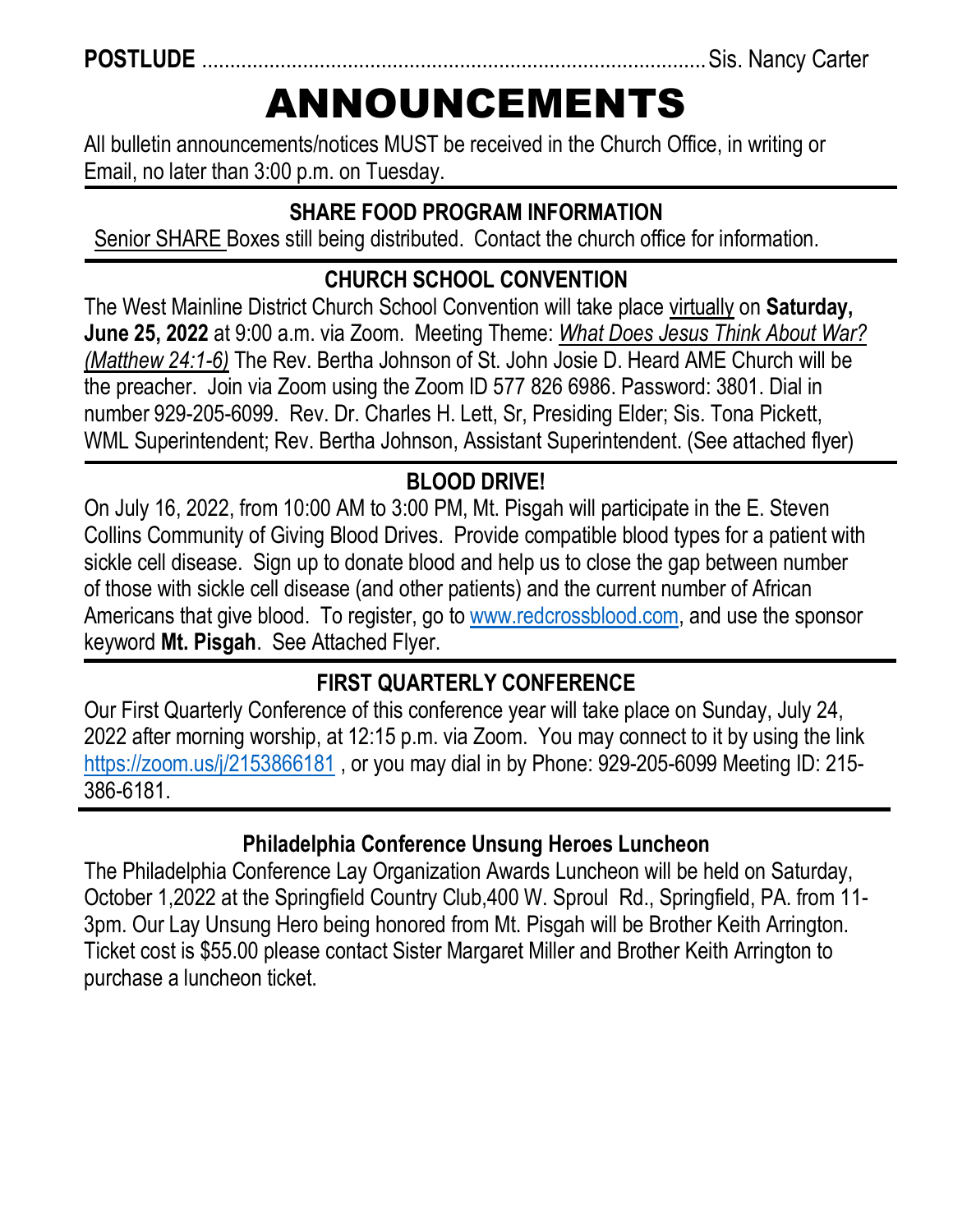### **THIS WEEK AT MT. PISGAH**

Sunday, June 19, 2022 **Father's Day** 1:30p.m. – Kingdom Connections (4-17)

Monday, June 20, 2022 7:00 p.m. – Stewardship and Finance 8:30 p.m. – Mt. Pisgah Prayer Call

Tuesday, June 21, 2022 No Meetings Scheduled

Wednesday June 22, 2022 12 Noon: Hour of Power 7:00 p.m. Bible Study

Thursday June 23, 2022 6:00 p.m. Divine Movement Zoom

Friday, June 24, 2022 No Meetings Scheduled

Saturday June 25, 2022 9:00 a.m. – Church School Conv. (Zoom) 12:30 p.m. – Greater Works Ministry

Sunday, June 26, 2022 9:30 a.m. – Church School (Hybrid) 10:45 a.m. - Worship 1:30 p.m. – Kingdom Connections (4-17)

### **CONNECTION INFORMATON**

For Sunday Adult Church School, Worship Audio, and Monday Prayer (Via Conf. Call) **Phone: 267-807-9605**, Access Code 316885# For Wednesday Bible Study (Via Zoom): Zoom: <https://zoom.us/j/2153866181> Dial in by Phone: 929-205-6099 Meeting ID: 215 386 6181 For Sunday Children's Church School for Ages 4-17 (Via Zoom) [https://us02web.zoom.us/j/86491295530?pwd=VnJ0b0YvRUpmWWJaTWMyWU5WT1dVz](https://us02web.zoom.us/j/86491295530?pwd=VnJ0b0YvRUpmWWJaTWMyWU5WT1dVz09) [09;](https://us02web.zoom.us/j/86491295530?pwd=VnJ0b0YvRUpmWWJaTWMyWU5WT1dVz09) Meeting ID 864 9129 5530, pw 824723. Dial in: 929-205-6099 For Sunday Urban Faith (Young Adults, Ages 18-24) <https://us02web.zoom.us/j/86390642768?pwd=UUIxRzlNWitPbXVsbnBOelJmdndnUT09> Meeting ID: 863 9064 2768, pw 901056, Dial in 929-205-6099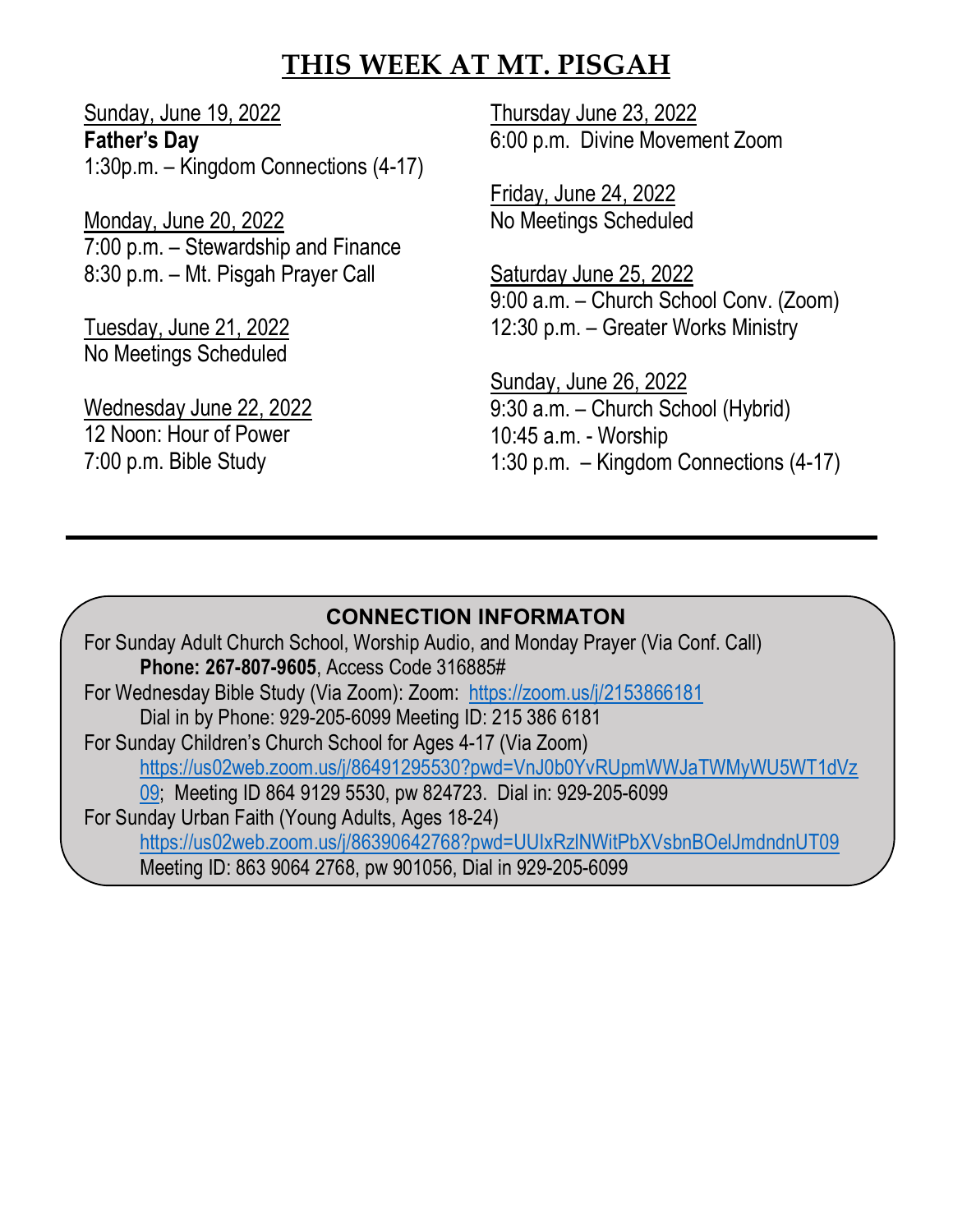### **SICK AND HOMEBOUND**

### IN HOME

Darrell Alston 5121 Cedar Ave (43) Verbatine Alston 6212 Sansom Street (39) Sheila Booker 118 E. Hortter Street (19) Billy Cash 1118 E. Sydney St. (50) Elizabeth Cason Kamara 4928 N. Camac St (41)) Phyllis Covington 418 No. 53rd Street (39) Khalil Edwards 2401 Benson Street (52) Therion Hudson 306 N. 41<sup>st</sup> Street (04) Syreeta Jeter 411 N. 42<sup>nd</sup> Street (04) Kathy Johnson 4751 Bingham St.(20) Roberta King 1366 S 46th St.(43) Vincent Mercer 1345 71St Avenue (26) Eunice Patterson 1843 N. 72nd St. (51) Ida Pierce 5458 Locust Street (39) Mamie Young 1342 Pine Street (04)

Robert Brown 1420 Clearview Street, Apt H110 (32) Jackie Gardner 1765 Hunters Trail, Rock Hill, SC (29732) Vivian H. Gee 3600 Conshohocken Ave., Apt. 513 (31) Melvin Francis 1030 Belmont Ave., Apt 706, (04) Elizabeth Kamara 2100 N. 49th St. Apt. 103 (31) Elizabeth E. Lavender 5917 Washington Ave. (43) Corine McKeithan **4239 Pennsgrove St.** (04) Mildred McNeil 3901 Market Street, Apt. 607 (04) Felicia Olugbode 4131 Spring Garden Street (04) Arletha Pierce 5524 Haverford Ave. Apt 413 (39) Maryetta Reid 4511 Walnut Street, Apt 220 (39) David Rivers **1988** S524 Haverford Ave. Apt 509 (39) Florence Smith 1426 N. Allison Street (31) Catherine Thompson 4400 Fairmount Avenue, Apt. 102 (04) Valorie Toombs 50-1 Revere Road, Drexel Hill, PA 19026 Audrey Washington 6213 Carpenter Street (43) Australia Weaver 6241 Beechwood Street (38) Marlene Winfield 3939 Conshohocken Ave. Apt. 521 (31)

### NURSING CARE, ASSISTED LIVING

Verna Cox **Harston Hall RM# 300A, 350 Haws Lane, Flourtown, PA (19031)** Willie Hamwright The Watermark Logan Sq., Apt. 812, 2 Franklin Town Blvd. (03) Madeline Logan Manor Care, Rm, 24A, 14 Lincoln Ave., Yeadon, PA., (19050) Alonzo Walls, Jr. Germantown Home, 6950 Germantown Ave. Rm #227 (19)

### HOSPITALS, SHORT TERM REHABILITATION

Sis. Paulette Thompson Paoli Hospital, 225 W. Lancaster Avenue, Paoli, PA 19301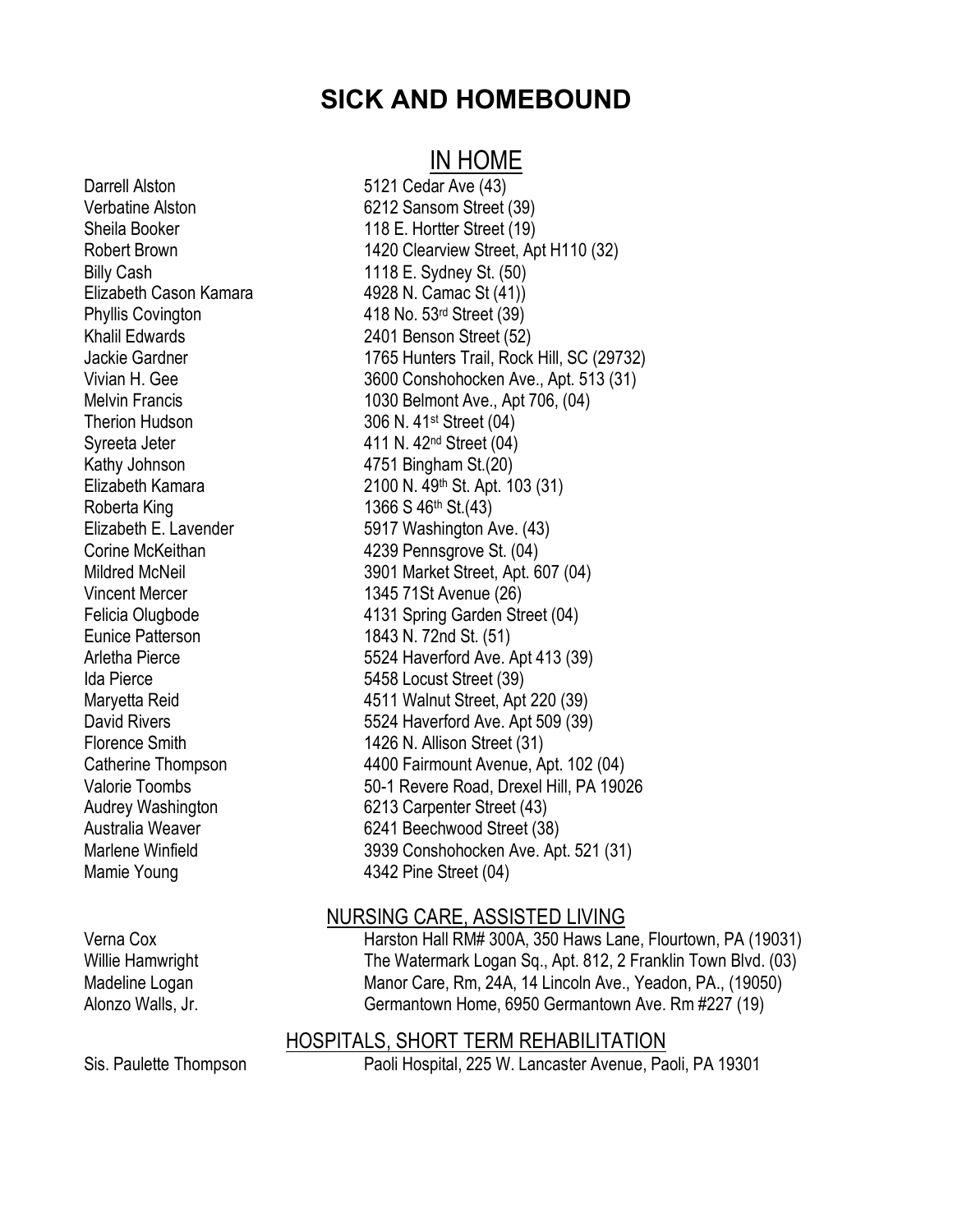### Our Ministry Leadership

Ministerial Staff The Rev. Isaac N. Patterson, IV, The Rev. Lisa A. Richardson The Rev. Phyllis A. Harris, The Rev. Donna M. Minor

**Evangelists** 

Evang. Sandra Geathers, Evang. Angela Ryans, Evang. Bernadine DeVose-Walls, Board of Stewards: Bro. Keith Arrington, Vice Chair Board of Trustees: Bro. Steven Patterson, Vice Chair

Christian Education Sis. Shirley Harris, Chair; The Rev. Phyllis A. Harris, Director Sis. Valerie Ives, Church School Supt. Sis. Margaret Miller, Lay President

Evangelism Evang. Bernadine DeVose-Walls, Chair

Facility Scheduling Sis. Dolores M. Clinton, Coordinator

Finance Bro. Kim Jordan, Asst. Treasurer Sis. Carrie Yon, Trustee Treasurer

**Health** Rev. Lisa Richardson, Coordinator

**Hospitality** Bro. Irvin Hopewell, Chair Sis. Patti Layne, Spice of Life Coordinator Sis. Adrienne Bailey, Hospitality Ministry

Membership Bro Wade Fauntleroy, Co-Chair Sis. Donielle Warren, Co-Chair

Missions & Welfare Sis. Arthean Wicks, Chair Sis. Darlene Foreman, WMS President Sis. Margaret Miller, DVA President Sis. Gwen Burnett, Greater Works President

Prayer Ministry Evang. Bernadine DeVose-Walls, Chair

Public Relations Bro. Keith Arrington, Chair Bro. Wade Fauntleroy, Co-Chair

**Security** Sis. Cherie Q. Ryans, Coordinator Bro. Rick McCarter, Security Officer

Social Action Evangelist Angela Ryans, Chair Rev. Phyllis Harris, P.O.W.E.R. Coordinator

**Transportation** Sis. Tiffany Fauntleroy, Coordinator

**Worship** Bro. Kim Jordan Chair Sis. Gwen Burnett, Stewardess President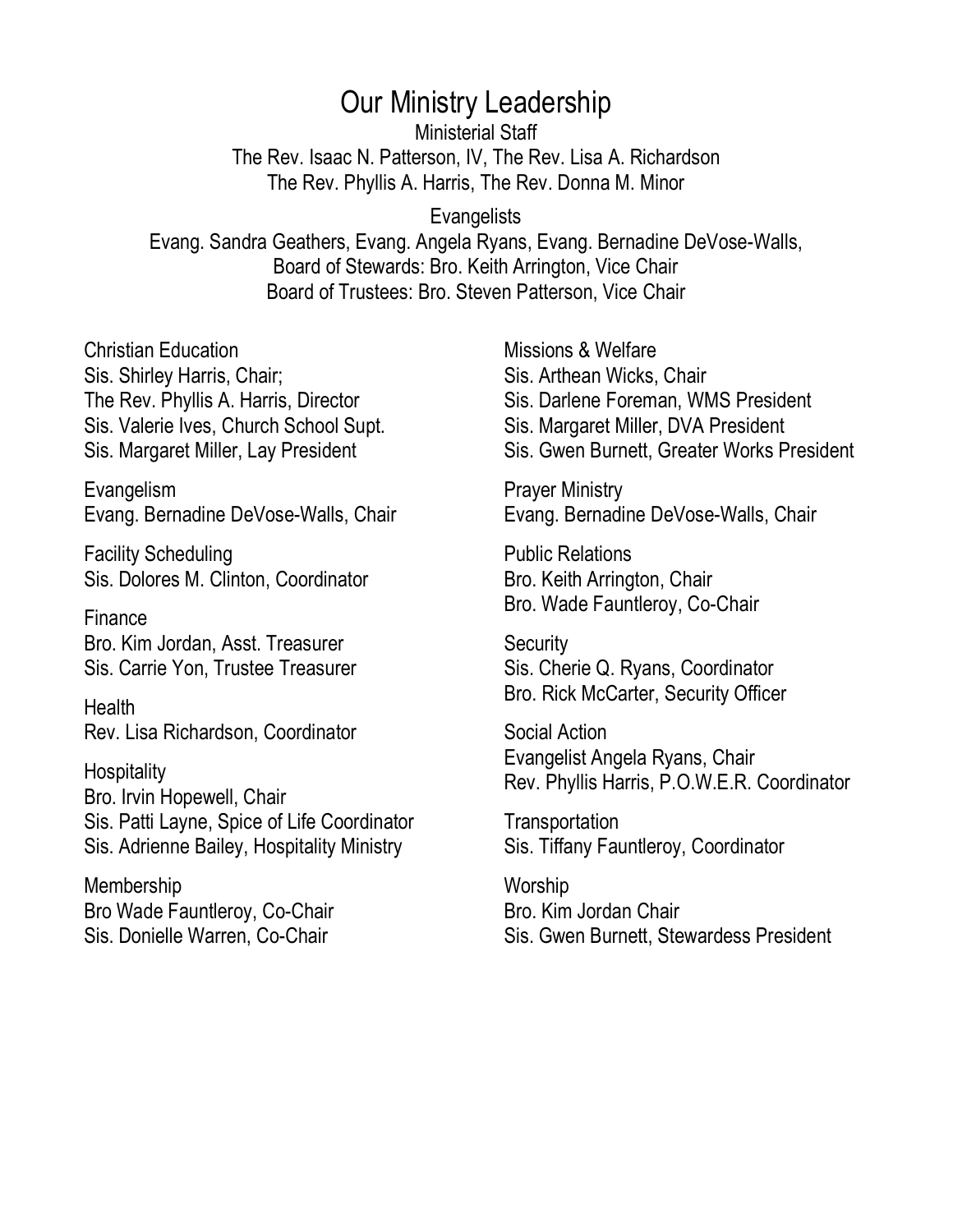#### MOTHER EMANUEL REMEMBRANCE LITANY

#### By Reba H. Williams, 6<sup>th</sup> District (Georgia)

Leader: For the senseless attack against that fortress of the African Methodist Episcopal Church of Charleston, South Carolina, known as Mother Emanuel, brought on by white supremacist, Dylann Roof, during an evening Bible study,

#### **People: We lift our tear-filled eyes toward heaven and ask "why"?**

Leader: For the lives sacrificed in the senseless, brutal slaying of the Emanuel Nine,

#### **People: We lift our tear-filled eyes toward heaven and ask "why"?**

Leader: For the Rev. Clementa Pinckney, age 41, called by God as His chosen shepherd to lead and nurture the flock of Mother Emanuel,

#### **People: We lift our tear-filled eyes toward heaven and ask "why"?**

Leader: For Cynthia Hurd, age 54, dedicated to serving and improving the lives of others,

#### **People: We lift our tear-filled eyes toward heaven and ask "why"?**

Leader: For the Rev. Sharonda Coleman-Singleton, age 45, on the pastoral staff of Mother Emanuel and true professional who cared about her students and advocated for them,

#### **People: We lift our tear-filled eyes toward heaven and ask "why"?**

Leader: For Tywanza (Ty) Sanders, age 26, a quiet, well known student who was committed to his education. and who prepared himself as a role model for those who would've followed in his footsteps,

#### **People: We lit our tear-filled eyes toward heaven and ask "why"?**

Leader: For Ethel Lance, age 70, who attended Mother Emanuel most of her life and worked there as a custodian,

#### **People: We lift our tear-filled eyes "why"? toward heaven and ask "why"?**

Leader: For Susie Jackson, age 87, a lifelong member and cousin to Ethel Lance,

#### **People: We lift our tear-filled eyes toward heaven and ask "why"?**

Leader: For DePayne Middleton Doctor, age 49, a warm and enthusiastic leader who believed in helping students achieve their potential by connecting faith with learning,

#### **People: We lift our tear-filled eyes toward heaven and ask "why"?**

Leader: For the Rev. Daniel Simmons, age 74, who survived the initial attack but then died in a hospital operating room,

#### **People: We lift our tear-filled eyes toward heaven and ask "why"?**

Leader: For Myra Thompson, age 59, wife of a clergyman and leader in her own right,